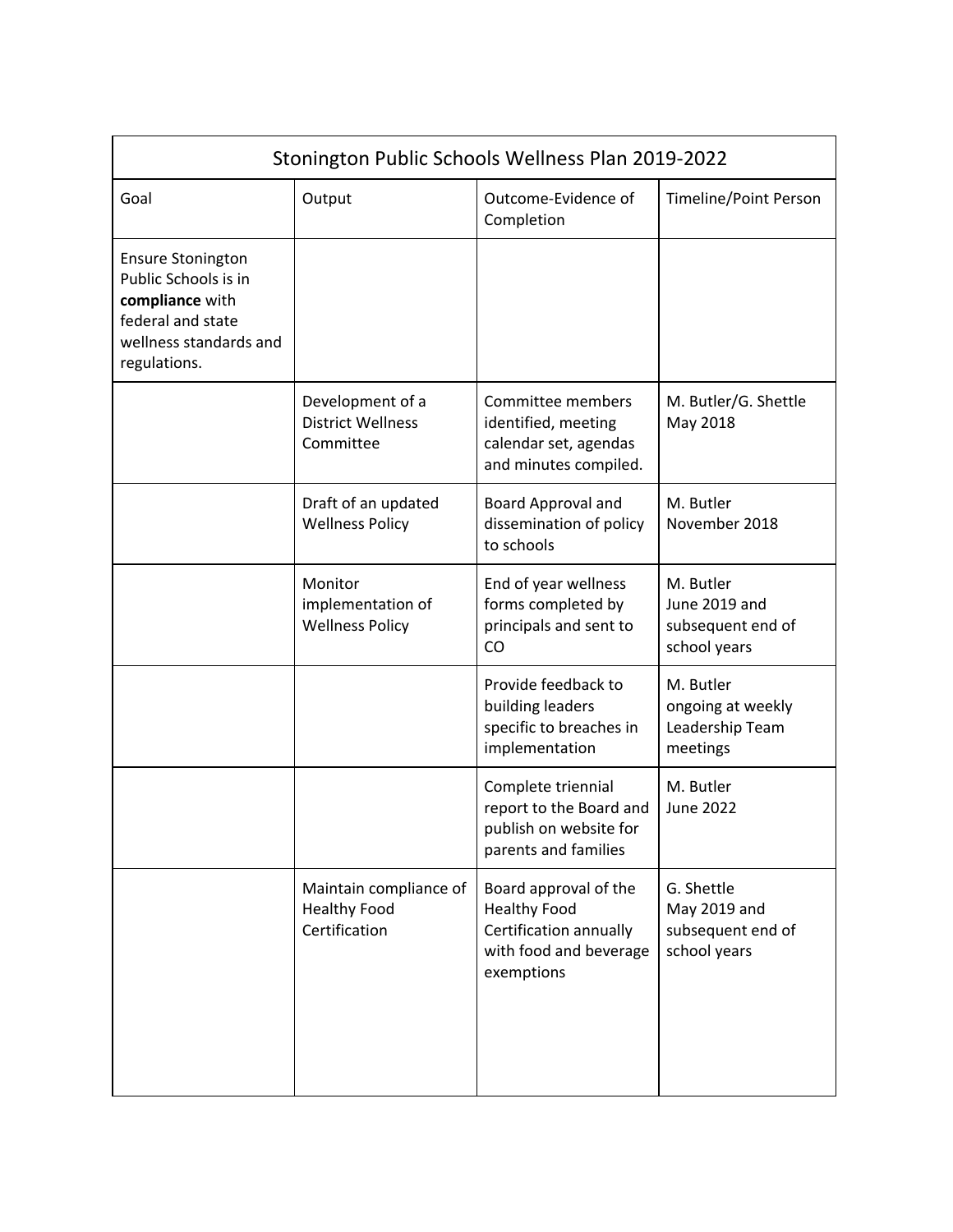| Promote wellness<br>practices through<br>communication with<br>families and staff. |                                                                                                                       |                                                                                                                                                | M.Butler<br><b>B.</b> Fowler<br>G. DiBiasi<br>PE teachers K-12                               |
|------------------------------------------------------------------------------------|-----------------------------------------------------------------------------------------------------------------------|------------------------------------------------------------------------------------------------------------------------------------------------|----------------------------------------------------------------------------------------------|
|                                                                                    | Inform families about<br>the district's wellness<br>policy                                                            | Publication of the<br>policy on the district<br>and school websites,<br>through the<br>registration process,<br>and back to school<br>packets. | M. Butler<br>G. DiBiasi                                                                      |
|                                                                                    | Provide online<br>resources to support<br>Wellness inside and<br>outside of the school<br>day.                        | Additions to the<br>existing web page of<br>lists of events,<br>practices, and<br>resources to promote<br>wellness.                            | M.Breen<br>J. Bausch<br>J. Bradinini<br><b>District Wellness</b><br><b>Committee Members</b> |
| Provide programming<br>for all students to<br>promote wellness                     |                                                                                                                       |                                                                                                                                                |                                                                                              |
|                                                                                    | Develop updated<br>standards-based K-12<br>health curriculum                                                          | BOE approval of the<br>K-12 health curriculum                                                                                                  | M. Butler<br>J. Bausch<br>October 2019                                                       |
|                                                                                    | Develop updated<br>standards-based K-12<br>PE curriculum                                                              | BOE approval of the<br>K-12 PE curriculum                                                                                                      | M. Butler<br>J. Bausch<br><b>June 2020</b>                                                   |
|                                                                                    | Develop partnerships<br>with local farms to<br>include<br>Stonington/Mystic<br>produce in the school<br>lunch program | Identify and secure lists<br>of produce and<br>schedule delivery for<br>use in the SPS lunch<br>program                                        | <b>B.</b> Fowler<br>June 2019                                                                |
|                                                                                    | Develop partnerships<br>with local farms to<br>include on site<br>programming for<br>students                         | Partner with local<br>farms as part of grade 6<br>health and wellness<br>programming                                                           | M.Butler<br>September 2019                                                                   |
|                                                                                    | Increase opportunities<br>for movement during                                                                         | Use of instructional<br>strategies that allow                                                                                                  | M.Butler<br>M. Friese                                                                        |